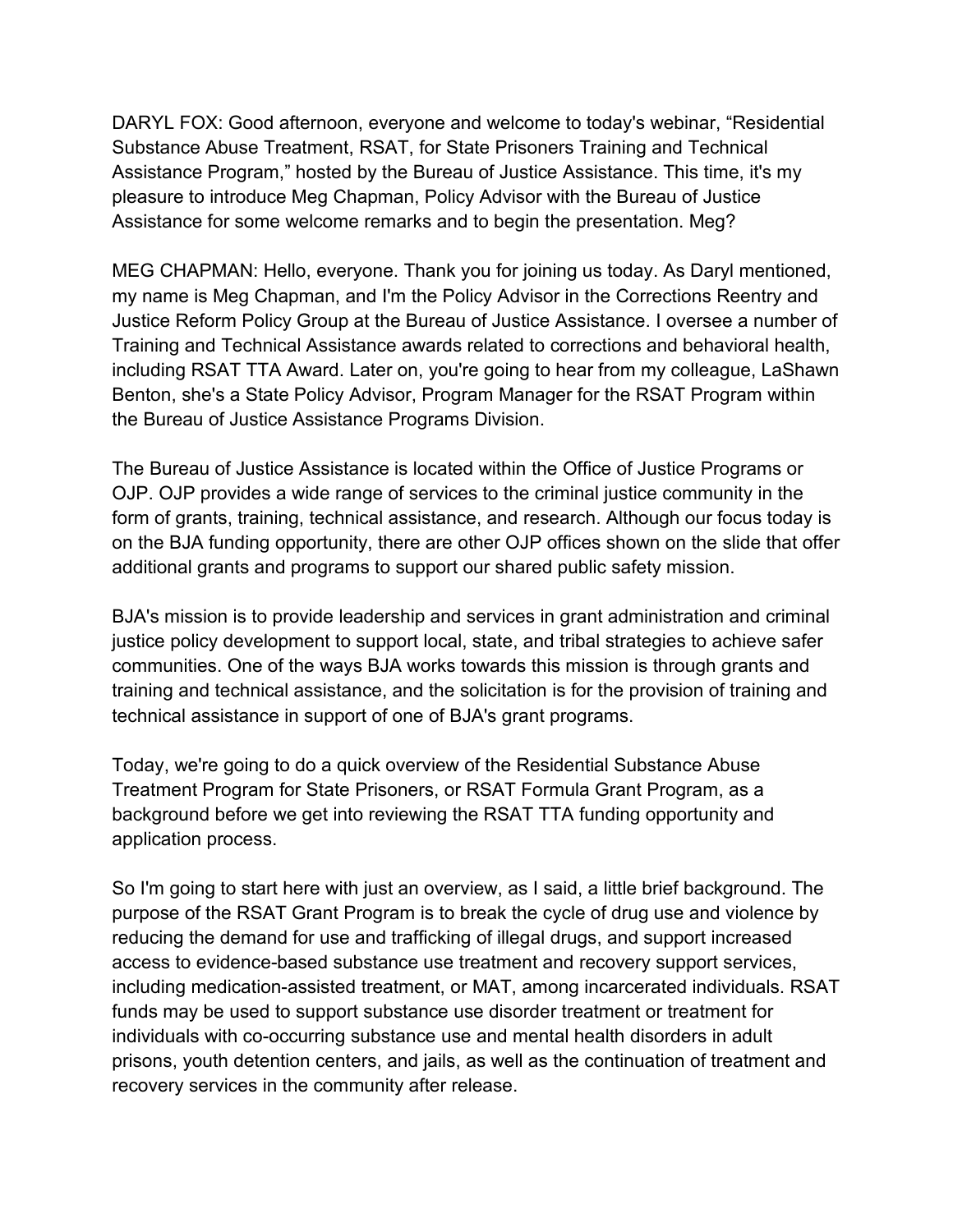This slide identifies some hallmarks of the RSAT program, which include requirements to establish treatment programs for a specified period of time. Programs that operate as a therapeutic community, meaning in a separate facility, or dedicated housing unit within a facility, and conducting periodic drug testing while the individual is under the custody of the state or local government. RSAT also includes an emphasis on aftercare services, which involve the coordination of the Correctional Facility Treatment Program with other human service and rehabilitation programs, such as educational and job training programs, parole supervision programs, halfway house programs, and participation in self-help and peer group programs that may aid in the rehabilitation of individuals in the Substance Use Disorder Treatment Program.

States and localities are also required to allocate at least 10 percent of the total state allocation to local correctional and detention facilities, provided such facilities exist to be used for either Residential Substance Use Disorder Treatment Programs, or Jail-Based Substance Use Disorder Treatment Programs that are evidence-based, which, again, includes medication-assisted treatment. States and U.S. territories may apply for funds each year. And those funds are allocated based on a formula established by statute. Typically, states receive funding each year and may provide funds to the same program each year or different programs each year. And programs may operate, again, as mentioned earlier in prisons, youth detention facilities, jails, and in the community. So this concludes my brief overview of the RSAT Grant Program. And we have put a link in the chat to more information on BJA's website if you're interested in learning more about the RSAT Program itself.

Now I'm going to get into the specifics of the RSAT Training and Technical Assistance funding opportunity. RSAT TTA Program is designed to assist those formula grant recipients, which consists of states, tribes, and units of local governments, to implement evidence-based substance use disorder treatment programming and improve outcomes for detained and incarcerated individuals post-release. The solicitation is available on BJA's website and has also been added in the chat. The solicitation outlines key information on eligibility, required components, deadlines, and instructions about the application process. We encourage you to read the applications closely for full understanding what is expected, as well as contact information, should you have any technical or other issues. And we'll repeat this a couple of times, but it's just important to note that there is a two-stage submission requirement, one is to register, and the other is to submit your application.

So the goal of the RSAT TTA Program is to assist the formula grant recipients in the provision of residential treatment services that treat substance use disorders along with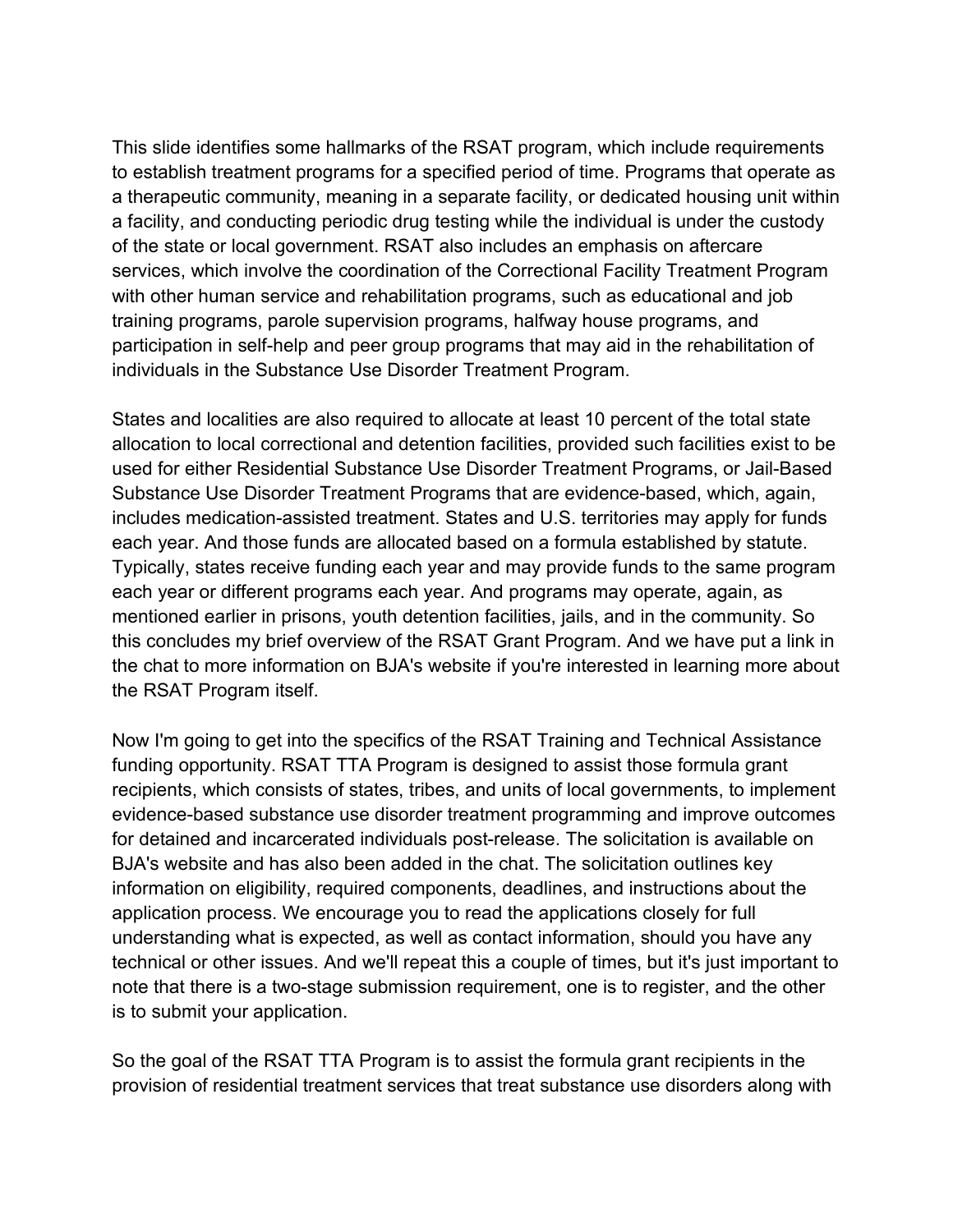the co-occurring mental health conditions in inmates or detainees to prepare them for reintegration into their communities. Those treatment programs are expected to provide service in accordance with evidence of what works in correctional treatment and the training and technical assistance to enhance the capacities of the recipients to address similar issues on their own after the grant expires. The selected training and technical assistance provider must be able to administer comprehensive and high-quality training and technical assistance to grantees overseeing prisons and jails, adult, and juvenile facilities, and align its policies and practices with the—with promising practices that have been established for the RSAT Program. These guidelines provide promising practices related to screening, assessment, and programming to establish or maintain an RSAT Program. A link to the current promising practices guideline has been dropped into the chat.

The role of the selected training and technical assistance provider will be to assist the grantees and subrecipients and accomplishing the overall program's objectives and objectives of their specific grant program-funded projects. The selected TTA provider must be able to administer a comprehensive and high-quality training and technical assistance to support implementation of programming consistent with those promising practice guidelines. Additionally, the selected training and technical assistance provider will need to be responsive to requests for information or assistance from criminal justice practitioners, while also advancing the state of knowledge in correctional substance use disorder treatment and aftercare. Approaches to training and technical assistance will range from simple to complex, from short- to long-term, and from agency-specific to systemwide, and mechanisms for providing that training and technical assistance might include conference calls, on-site consultations, video conferencing, webinars, publications, peer-to-peer learning sessions, coaching, trainings, and other guided planning processes.

Eligible applicants include nonprofit organizations, for-profit organizations, institutions of higher education, faith-based organizations, as well as consortiums with demonstrated experience in providing training and technical assistance on a national level on evidence-based substance use disorder programming for individuals in the criminal justice system of pre- and post-release.

The next few slides are going to go through a number of activities that are expected of the RSAT TTA provider. First is to maintain and enhance the RSAT, the existing RSAT TTA website, and we're dropping a link to that in the chat, and that includes resources, events, and funding opportunities relevant for correctional agencies implementing Residential Substance Use Disorder Treatment Programming. This includes promoting the awareness and importance of addressing any underlying mental health conditions of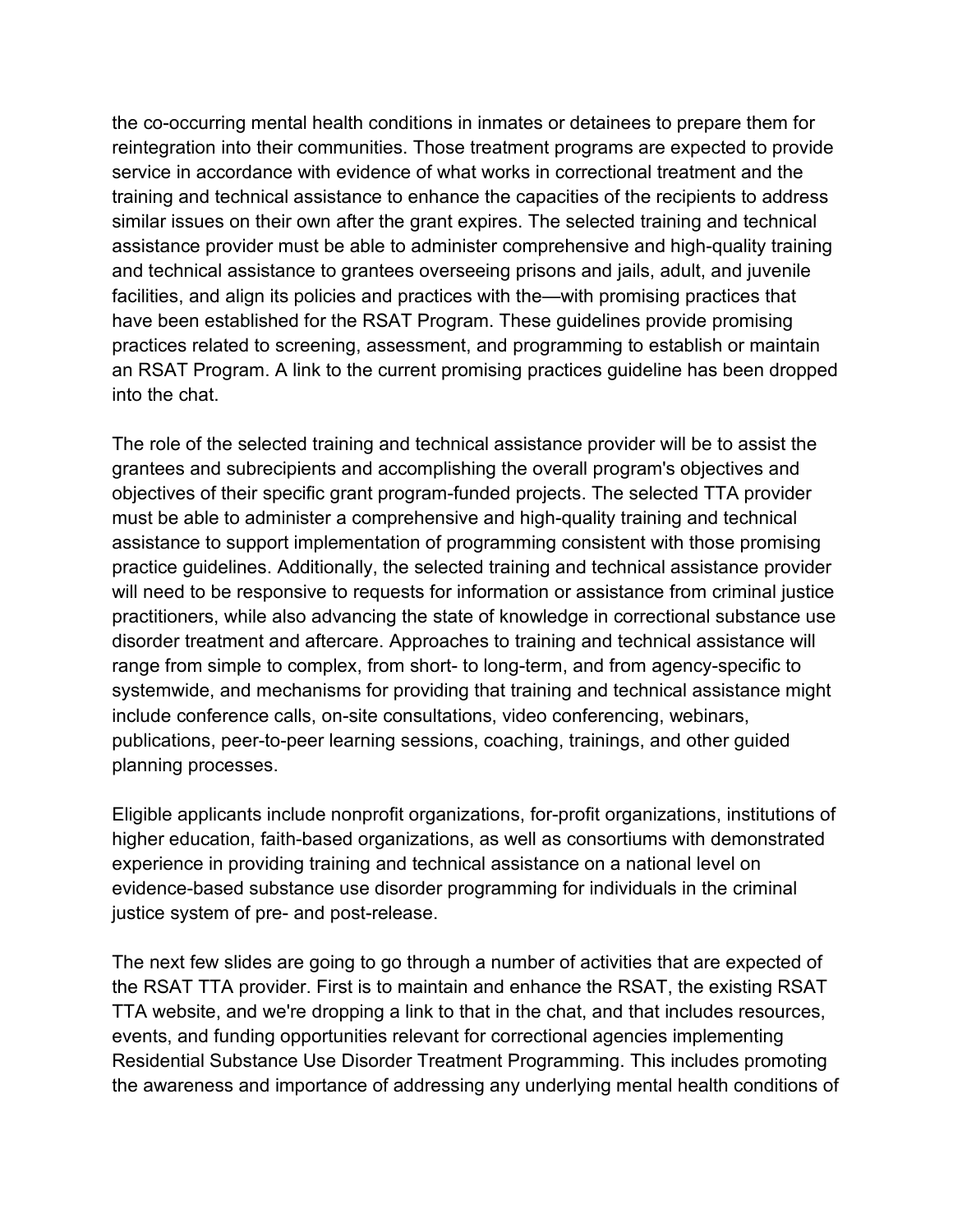individuals with co-occurring substance use and mental health disorders, as well as the use of FDA-approved medications as part of a comprehensive RSAT Program. Also includes working with state administrative agencies to maintain the listserv of active subrecipients and key contacts responsible for undertaking grant and related activities, including interested state, local, and tribal contacts, and federal and national partners. As noted earlier, funding goes to states and U.S. territories and then it's pushed out within the state or territory as a result specific subrecipients may vary from year to year, depending on the process used by the state.

So another element of this is maintaining up-to-date contact on RSAT subrecipient programs on the RSAT TTA website highlighting successes and outcomes. Just want to note that the RSAT TTA website also offers a compendium describing RSAT programs if you want to get a better sense of those programs.

Another expectation is to deliver individual—individualized efficient and consistent training and technical assistance to support RSAT administrators and subrecipients to improve the delivery of evidence-based residential substance use disorder treatment, and aftercare services including MAT. Also to conduct up to 30 on-site fidelity assessments each year, and—in order to inform an individualized Training and Technical Assistance plan based on the assessment findings. The fidelity assessments should reflect guidelines promoted in the promising practices guidelines I mentioned earlier, and be designed to identify areas for improvement. The current fidelity assessment instrument may be found on the Training and Technical Assistance website. There's going to be a link in the chat added for this, and note that that link also will allow you to look at approved—other BJA approved RSAT manuals and curriculum that have been developed. And also expect the TA provider to anticipate, quickly identify, and address challenges that arise during training and technical assistance delivery. And when challenges arise the TA providers should be able to engage in strategies like case conferencing to, you know, bring in the collective knowledge of all of its TA coaches.

The training and technical assistance provider staff should have the necessary technical skill sets and experience to effectively be able to coach the subrecipients and assist them in reaching their goals. There are going to be occasions when an external expert might be required, so the training and technical assistance provider must utilize a range of vetted local and national subject experts to be made available if necessary. The training and technical systems provider must also participate in ongoing collaboration and coordination, emphasize active and actively engage in cross-organizational coordination which might include playing a coordinating role with other training and technical systems providers that might be providing overlapping assistance in a local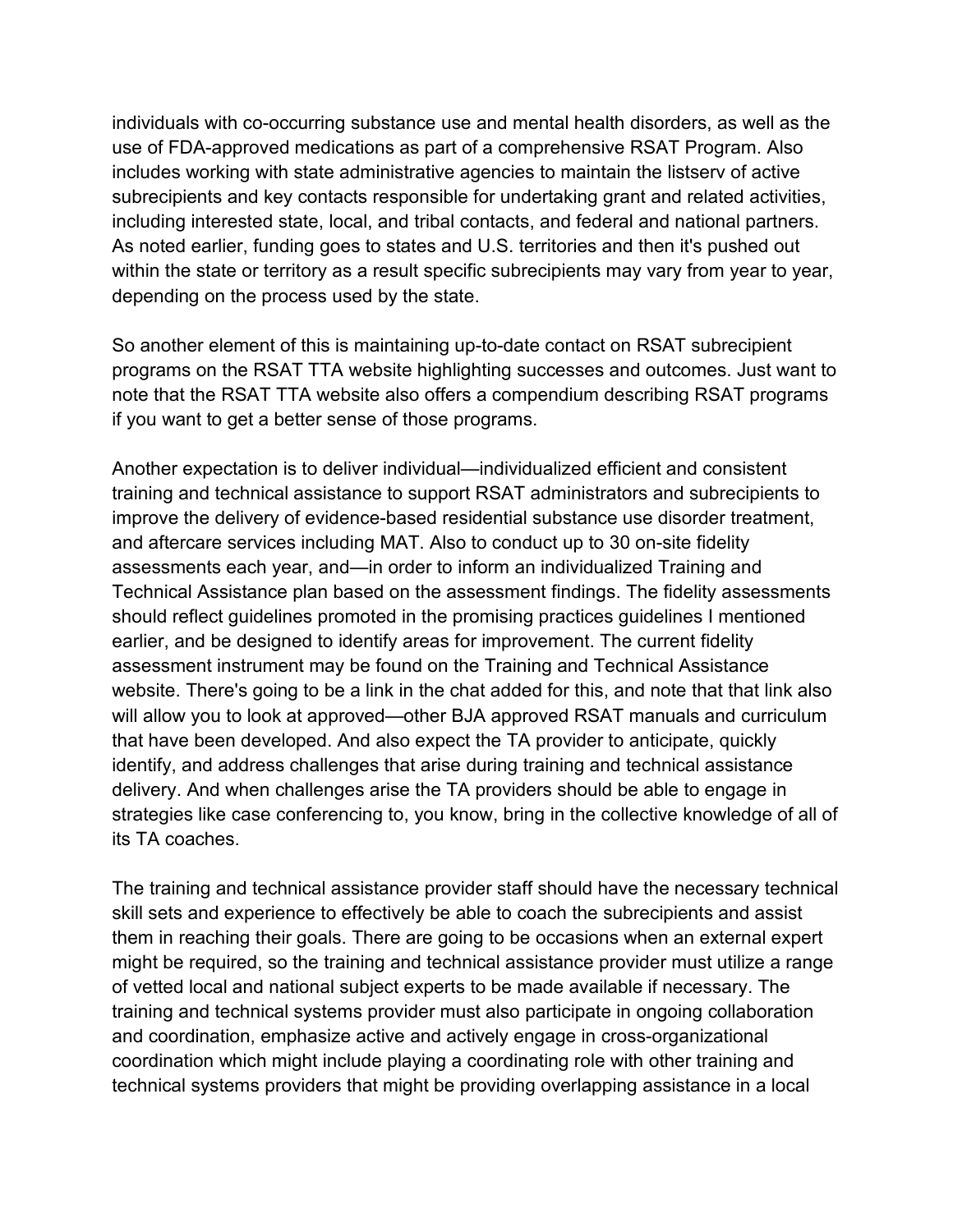jurisdiction or working with BJA to coordinate with federal partners to support implementation of comprehensive substance use disorder treatment programs in correctional settings.

Training and technical assistance providers are also expected to support requests from practitioners and assist unfunded applicants in consultation with BJA. Not all of these ad hoc requests require an extensive response, but a limited number might require a thorough explanation and response. Training and technical assistance providers are also expected to serve as thought leader and information clearinghouse on behalf of BJA for relevant research and best practices through—this might include knowledge diffusion projects, products like fact sheets, hosting webinars, or delivering and updating as needed existing BJA curricula and manuals that I referenced earlier and we put in the chat. Providing networking opportunities for grantees and subrecipients through peer learning or disseminating information on best practices and lessons learned by attending and presenting at national state, local, tribal or other conferences and events, and generally practically building the field of knowledge and capacity to implement comprehensive substance use disorder treatment programs in correctional settings via national meetings and conferences.

The awardee will be required to submit a detailed work plan for approval by the BJA Program Manager within 30 days of the date of the award. The Program Manager will provide guidance on what topics should be included in the work plan, be available to advice and answer questions, and be working closely with that training and technical assistance provider over the course of the award.

Next slide. And finally, BJA anticipates making a single award for up to \$800,000 with a potential of up to two 12-month supplements contingent on available funding and performance. So that is my overview of the solicitation. I'm going to pass it off to my colleague, LaShawn, to provide other information related to actually submitting your application.

LASHAWN BENTON: Each individual program solicitation outlines all elements of the application in the section called Application and Submission Information. And there is a checklist at the end of the solicitation that we recommend you use to ensure that you are—that you've included all the required items. Please note that there are specific forms for several of these items. To advance Executive Order 13929 Safe Policing for Safe Community, the Attorney General determined that all state, local and unit, and university or college law enforcement agencies must be certified by an approved independent credentialing body or have started the certification process, to be eligible for FY '22, DOJ discretionary grant funding. The certification requirement also applies to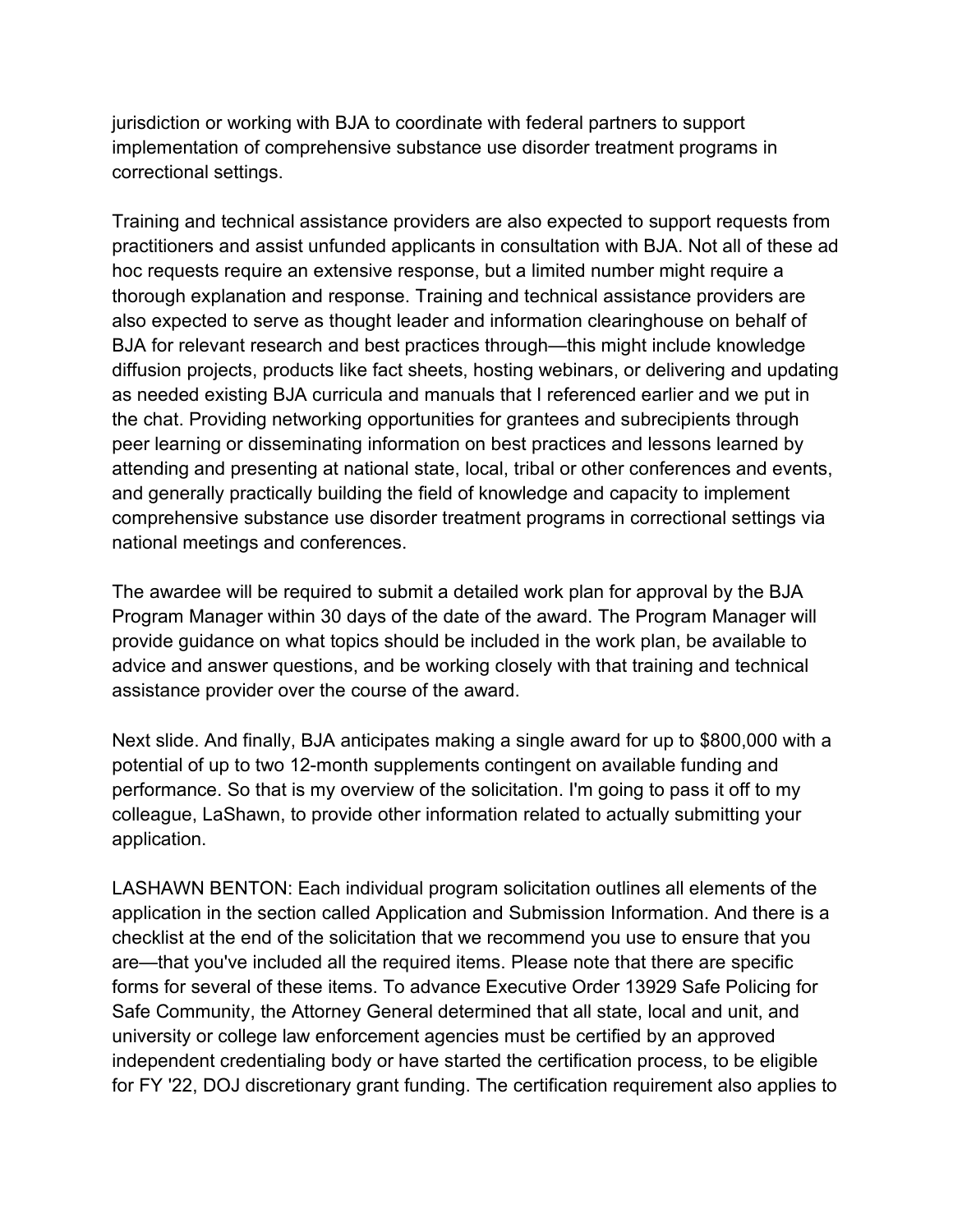proposed sub-awardee. To become certified, the law enforcement agency must meet two mandatory conditions. The agency's use-of-force policies adheres to all applicable federal, state, and local laws, the agency's use of force policies prohibits chokeholds except in situations where use of deadly force is allowed by law. For a detailed information on this new certification requirement, please visit the website listed below, cops.usdoj.gov/SafePolicingEO.

There are several deadlines when it comes to submitting an application. Please pay close attention to the deadlines regarding the application submission for the RSAT TTA. The actual solicitation closes on May 31st, 2022, at 8:59 Eastern Standard Time. The Grants.gov deadline is May 26, 2022, at 8:59 Eastern Standard Time. You must submit your SF-424 and your lobbying disclosure form through Grants.gov. The JustGrants deadline is May 31st, 2022, at 8:59 Eastern Standard Time. Please note to submit the full application requirements in JustGrants.

JustGrants is pretty much a streamlined process now for us. So here it is. Other submission ahead with the JustGrants can't provide is the ability to use the web-based Budget Detail Worksheet that established a share structure and narrative for all of DOJ. It's a streamlined validation process that helps us clear budgets more quickly and it's a new entity administrative role in JustGrants that is assigned to users who created the SAM.gov account.

Application Submission, you identify the forms needed to submit an application. You will complete the web-based budget form. You will complete an application including certifying the information and you will submit the application.

JustGrants Support. This link application mechanics which should be in the chat, this application session provides applicants with information on how to submit an application for funding to DOJ. This session includes an overview presentation as well as a walkthrough of the application process, starting with submitting an application in Grants.gov through submitting an application package in JustGrants. More specifically, the sessions will ensure that applicants know how to navigate and use JustGrants. This includes how to access and utilize DOJ Grant Management System to apply for funding, how to search and find open DOJ funding opportunity. It gives you the steps and actions that applicants need to take prior to applying for funding. The grant roles, the entity administrator, the application submitter and et cetera, needed to ensure users are prepared to take the necessary steps and actions to submit an application. It also helps you to navigate and use the system and to save your work in addition to finding additional resources and training, materials, and job aid.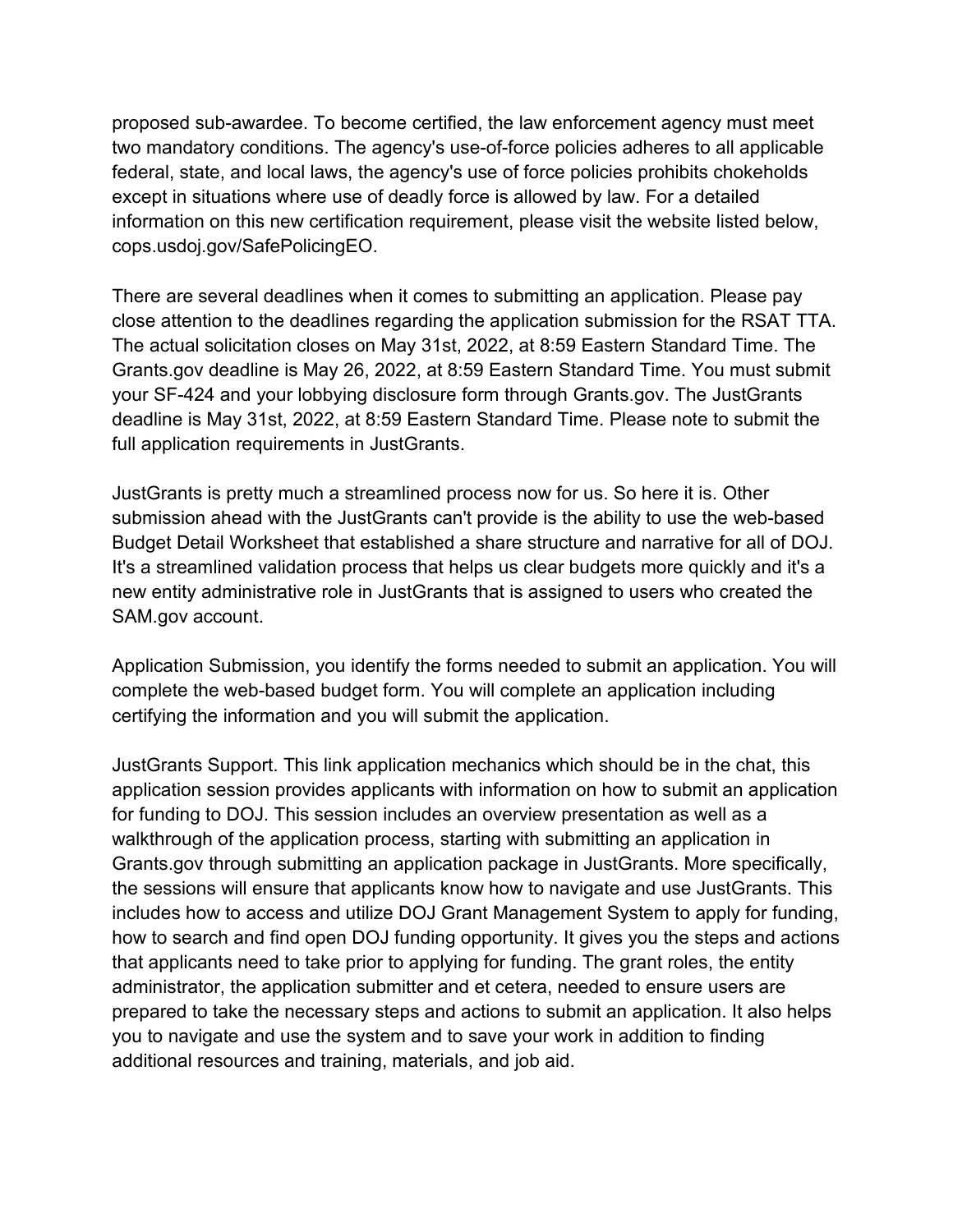Your Application Elements. Each individual program solicitation outlines elements of the application in a section called Application and Submission Information. There is a checklist at the end of the solicitation that we recommend you use to ensure that you've included all the required items. Please note that there are specific forms for several of these items. When BJA reviews your application, including the peer review process, different weight is given to each section of the narrative and supporting materials. The requirements for each section are detailed in the solicitation, so please review closely. You'll also see how the attachments, like the timelines and the resumes, count towards particular sections.

There are some additional resources available to applicants, particularly those who are new to the process. BJA has created a grant application education webinar series found in the link which can help you walk through the process of applying for a BJA award. Two previously recorded webinars designed to assist potential applicant interested in applying for BJA funding opportunity. There's one called the BJA Grant Application— Applicant Education Series. "Funding Opportunities for Your Community in 2022: An Overview of What's Ahead." That actual webinar was held on January 19, '22 as a resource. And there's another one, "BJA Grant Application—Applicant Education Series, the Funding Process, the First Steps to Applying and How to Prepare and Other Considerations." That webinar was held on January 26, 2022, for your reference.

The Recommended Resources Online. These are just some additional resources you might want to consider and accessing as you work through your application. And these are the links listed here. On this page, you will find important technical contact information for JustGrants, Grants.gov, and the OJP Response Center. Again, applicants must register with Grants.gov at www.grants.gov, which is listed here, prior to submitting your application. All applications are due by 8:59 p.m. Eastern Standard Time on May 26, 2022, in Grants.gov. For technical assistance with your SF-424 and your lobbying disclosure, you can contact the Grants.gov helpdesk, the information that's listed here. For technical assistance with submitting the full application in the DOJ Justice Grant System, which is JustGrants, you may contact the JustGrants helpdesk. For all other assistance regarding the solicitation, please contact the solicitation contact assistance at the OJP Response Center. I will end with a slide which includes the links to BJA funding page. I encourage you to take a closer look at the solicitation of interest and to regularly check the site for timeline and constant updates. Again, on behalf of BJA, we thank you again for joining today's webinar and be well.

DARYL FOX: Thanks so much, Meg and LaShawn, for that informative webinar. So just changing pace here, we're going to go ahead and take some questions. If you do have a question, on the bottom right-hand side of your screen you can hit the three dots and